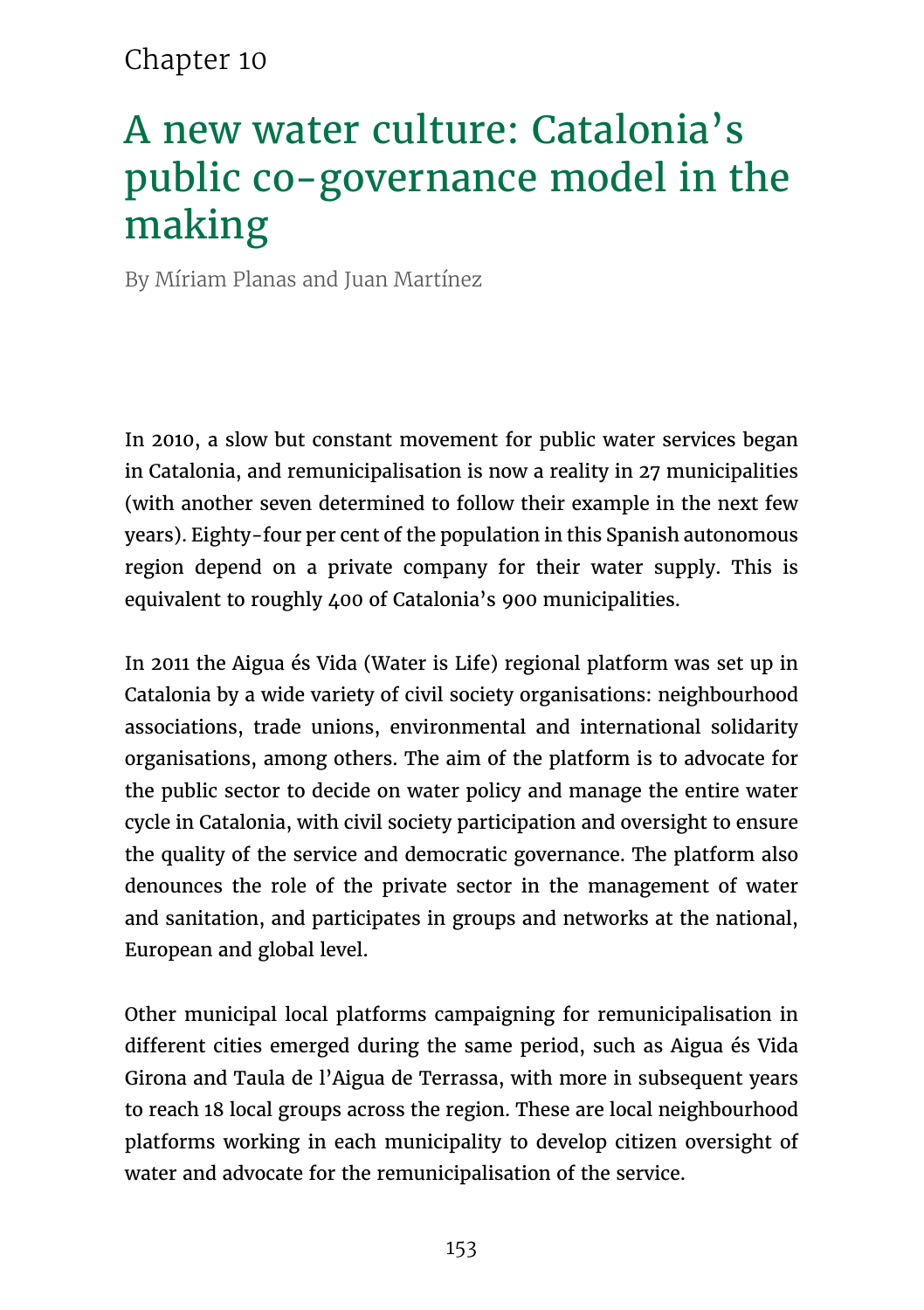

More recently, the Association of Municipalities and Organisations for Public Water in Catalonia (Asociación de Municipios y Entidades por el Agua Pública, AMAP) was established in January 2018. The founders of this association were seven municipalities, two public service providers and the Asociación Catalana de Enginyeria Sense Fronteres, representing Aigua és Vida. One third of the inhabitants of Catalonia live in these seven municipalities. The purpose of the association is to publicise and promote fully public management of water, and to support municipalities that wish to move towards public management. Another aim is to advocate for public policies on public management of water. On the eve of its second anniversary, AMAP continues to grow and now has 36 members.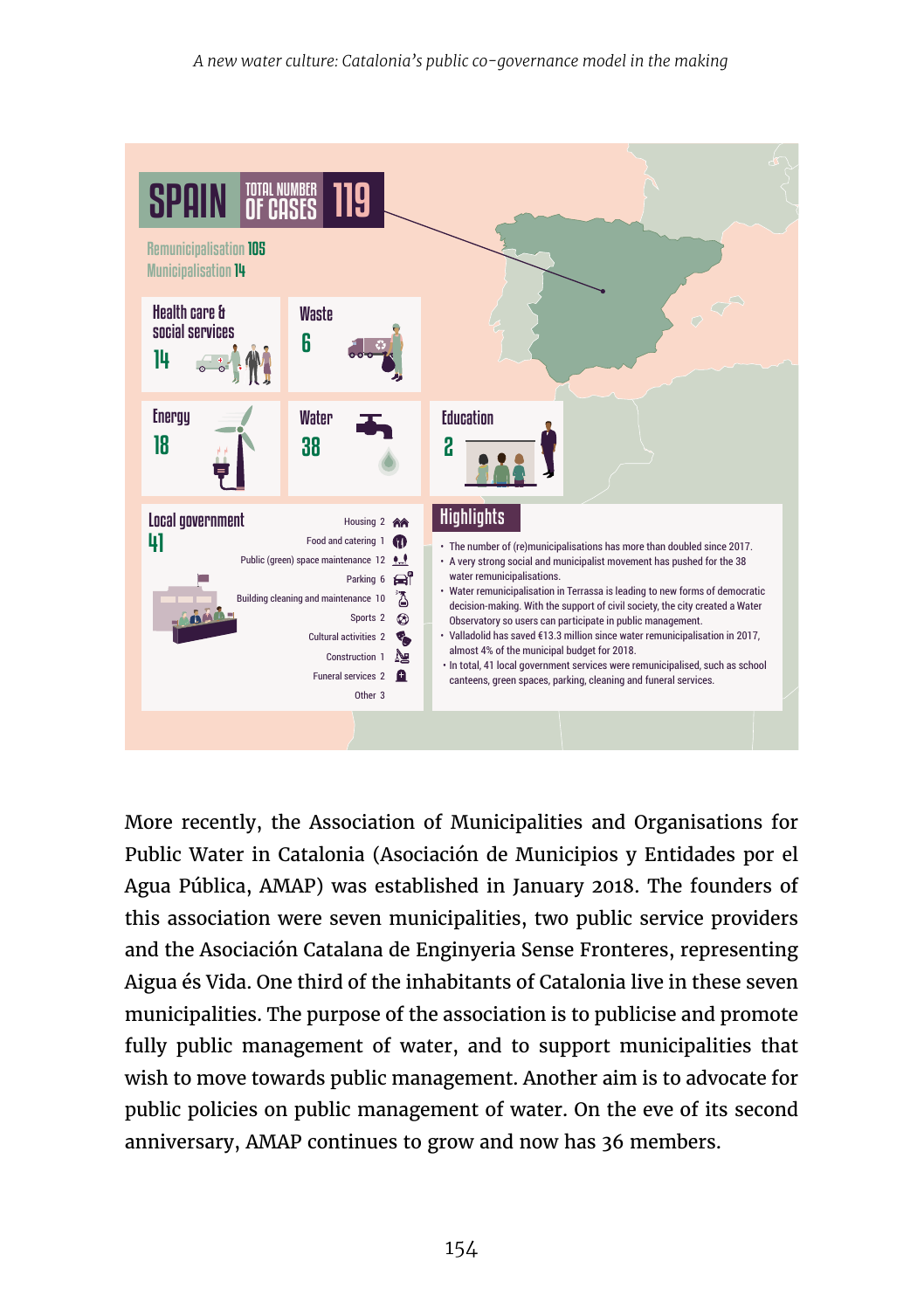In this complex scenario, coordination, sharing and trust among diverse movements and actors in the water sector have been key to chip away at the private sector's monopoly.The immediate challenge is how to build new, long-lasting models designed for new forms of water governance. In this sense, the case of the water movement in Terrassa can serve as inspiration for new experiences.<sup>1</sup>

## The process of recovering ownership of the service in Terrassa

Terrassa is a municipality located some 20 kilometres away from the city of Barcelona. It is Catalonia's third largest city in terms of population, with 218,535 inhabitants in 2018. In 1941, in the midst of the dictatorship, the concession to manage and run the water supply service was awarded to the company *Mina Pública de Aguas de Terrassa, S.A.* for a period of 75 years. Despite being 'public' in name, this is a strictly private company owned by a group of industrialists from the city.

*Taula de l'Aigua de Terrassa* (Water is Life Terrassa) was created in 2013. It is a social organisation originally formed to return the management of the water supply service into public hands by 2016, the year the concession was due to end. It launched a process of information, documentation and training for its members, made contact with networks such as Aigua és Vida and Enginyeria Sense Fronteres, and organised numerous information events and campaigns to collect signatures. When the municipal elections were held in 2015, it campaigned for a 'Social Pact for Public Water', a pledge committing to public, integrated and participatory management of the entire water cycle, and it invited all political groups and social organisations to become signatories.

Despite pressure from the city's business lobby, in July 2016 Terrassa's City Council approved a motion in favour of direct management of the water supply service. Finally, in June 2018, Taigua, Aigua Municipal de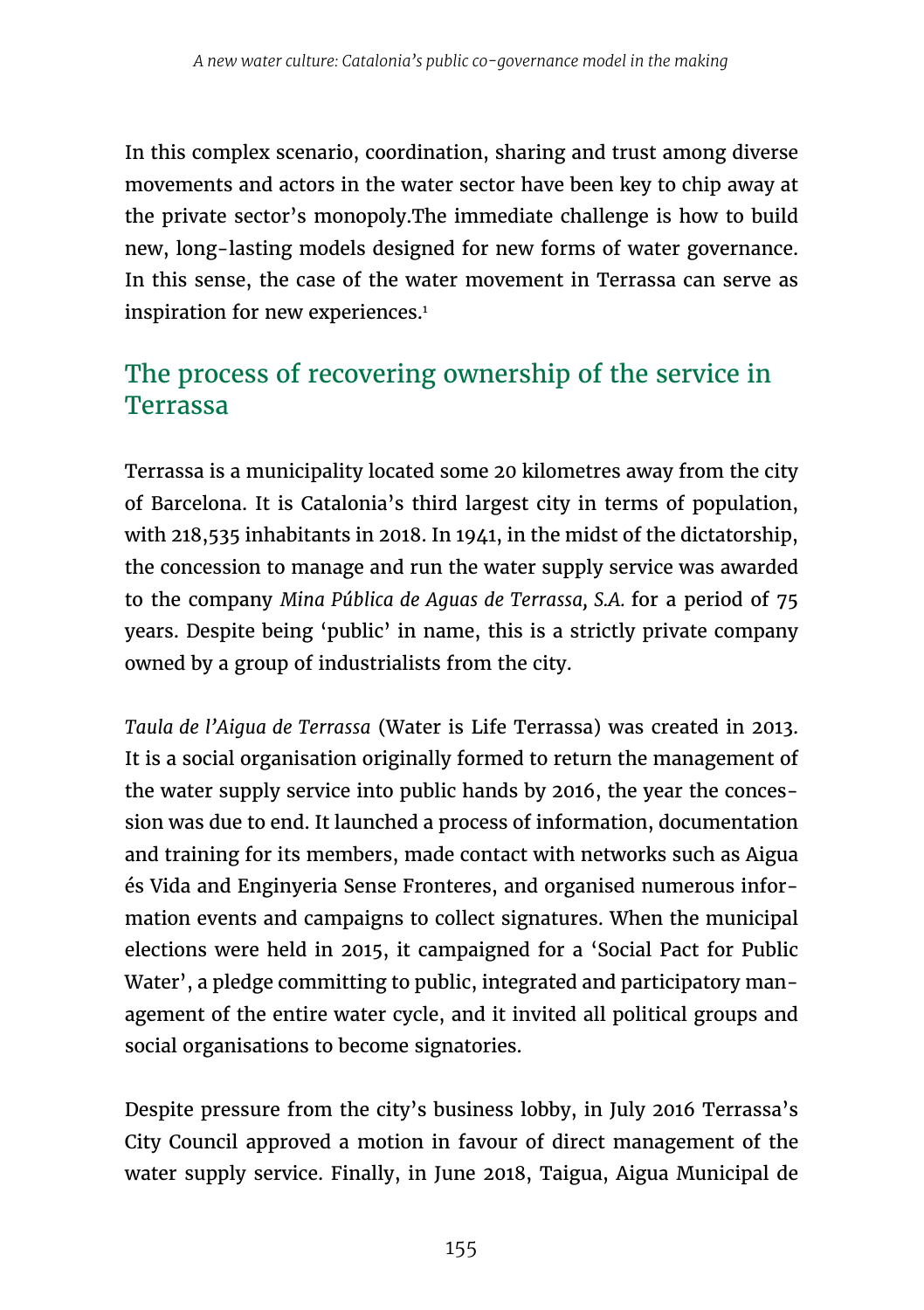Terrassa was created as a public enterprise 100 per cent owned by the municipal government.2 A month later, the by-laws were approved for the Terrassa Water Observatory (Observatorio del Agua de Terrassa), mandating it to facilitate citizen participation in order to define policies and guide strategic decisions affecting the municipal water supply service<sup>3</sup>

## The Water Observatory as a body for collaboration

The Terrassa Water Observatory has its origins in a motion approved by the Citizen Parliament of Terrassa, a forum that promotes debate and agreements pushed by citizens for consideration by local authorities. Prolonged negotiation with the municipal government and political groups in favour of remunicipalisation led to the approval of its by-laws in July 2018. Putting the Observatory in place was another lengthy negotiation process, which unfolded during three key meetings held in 2019: in February when it was officially set up; in March when appointments were made for all of the management posts; and in April when the work plan<sup>4</sup> and budget were approved and working groups were set up.<sup>5</sup> The Observatory is an innovative body for participation and collaboration, which has become a point of reference for many other municipalities in Catalonia and Spain, particularly for the movement campaigning for public management of water.

The Observatory was set up as an autonomous organisation affiliated with the Terrassa City Council. The nature of its work is to consult, advise, deliberate and make proposals, and it is able to carry out studies and produce reports and recommendations on water management. It also has the power to draft agreements that must be studied by the municipal government with the aim of including citizen participation in defining policies and strategic decisions to ensure that the service operates properly.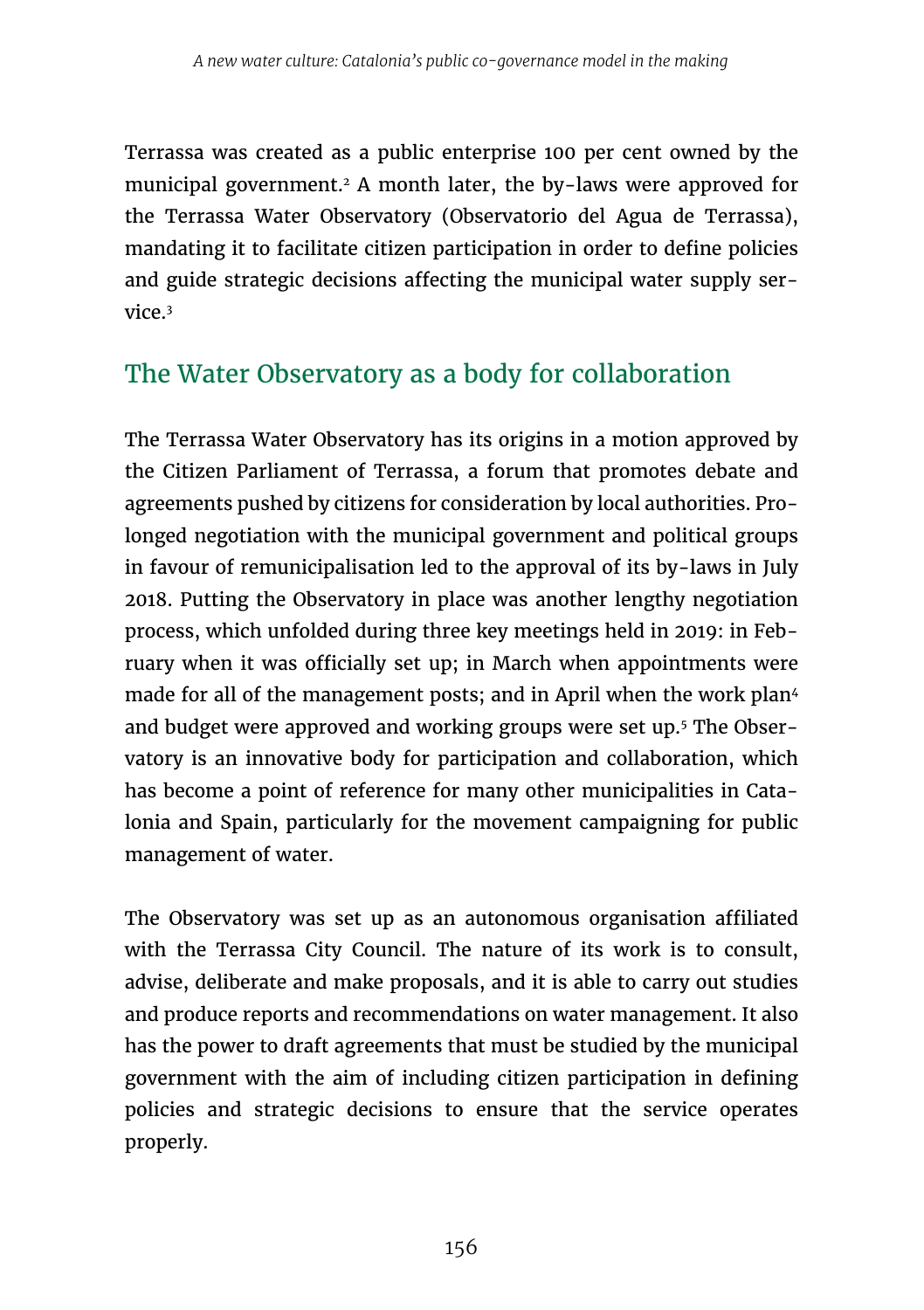

The preamble to its by-laws states that the Observatory was established 'with the political will to improve governance of the city by increasing participation, collaboration and consensus-building with citizens and social actors', and it specifies that 'this new space is designed to be a participatory forum that will operate autonomously, with its own work plan and sufficient funding to be able to fulfill its roles and responsibilities and achieve its objectives, in compliance with the democratic quality criteria established by the Terrassa City Council'.

The fact that the Observatory operates autonomously is essential to enable it to perform its roles. This autonomy is guaranteed by the appointment of an independent president by the Plenary, as well as that of coordinators whose actions must follow the guidelines issued by the president and the Standing Commission, all of which aims to insulate it from politics related to election cycles.

As the highest governing body, the Plenary is composed of a representative from each political group in the municipality, a representative of the municipal government (in this case, the councillor responsible for the city's water service who attends meetings but does not chair them), and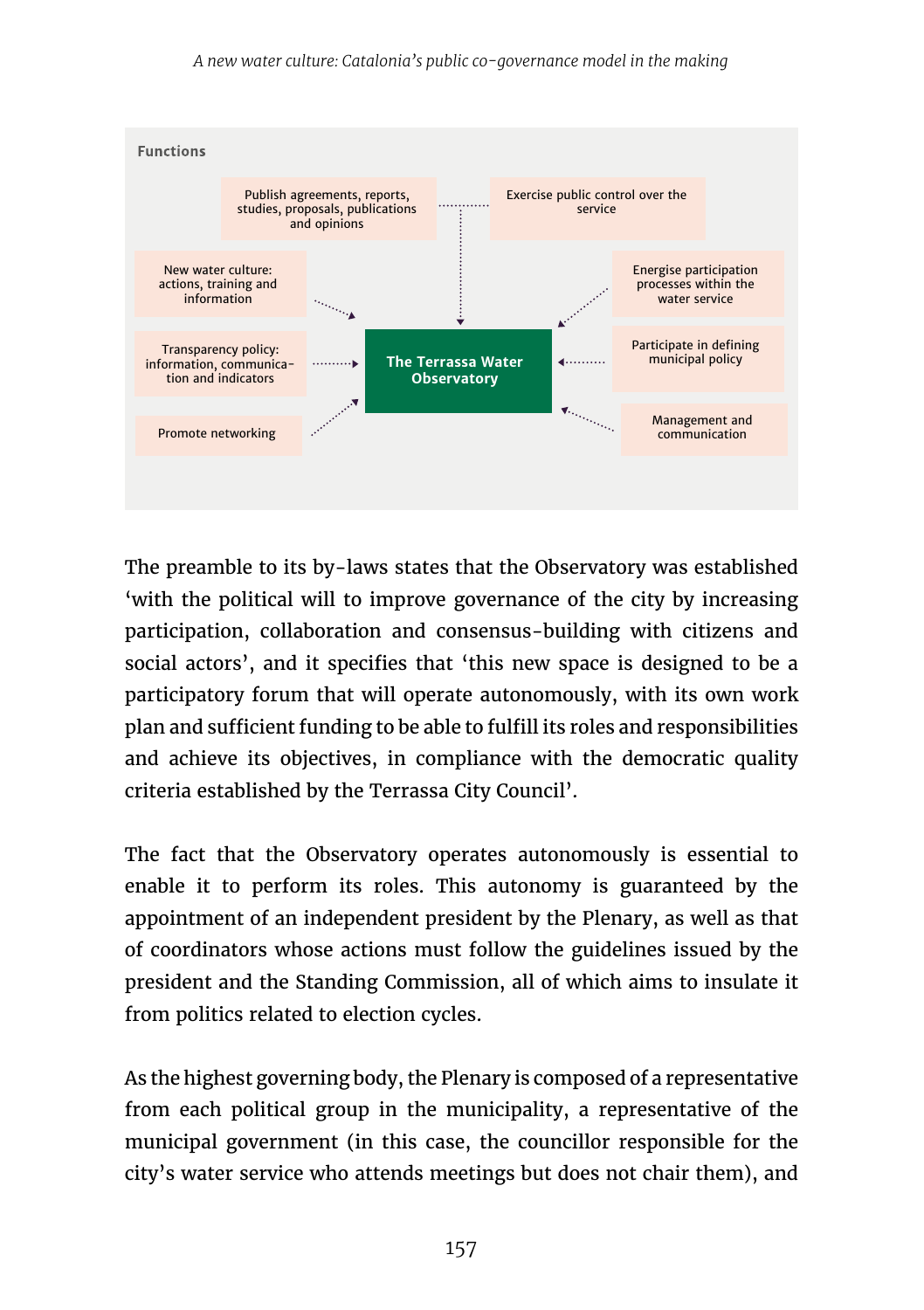

representatives of technical service staff, businesses, community groups, unions, the education sector and university-based research groups. Both the president and the Plenary can also invite people from outside the Observatory (with no voting right) to enrich the debate and discussion on any specific issue. This diverse composition makes management of the Observatory somewhat complicated, but it also enhances its consensusbuilding capacity and gives it a high level of legitimacy.

The driving forces behind the Observatory and ensuring that its work plan is implemented are the six working groups and the three collaboration boards or networks – research/university, education/schools and citizenship/community groups. The working groups are coordinated by the Observatory's Standing Commission, and are open to everyone who wishes to contribute. The individuals involved are mainly from social organisations, universities and other groups that are members of the Observatory.

The three collaboration boards are autonomous forums that act as interest groups, aiming to reinforce the common project, raise the Observatory's profile and lobby to influence their sector. For example, the Observatory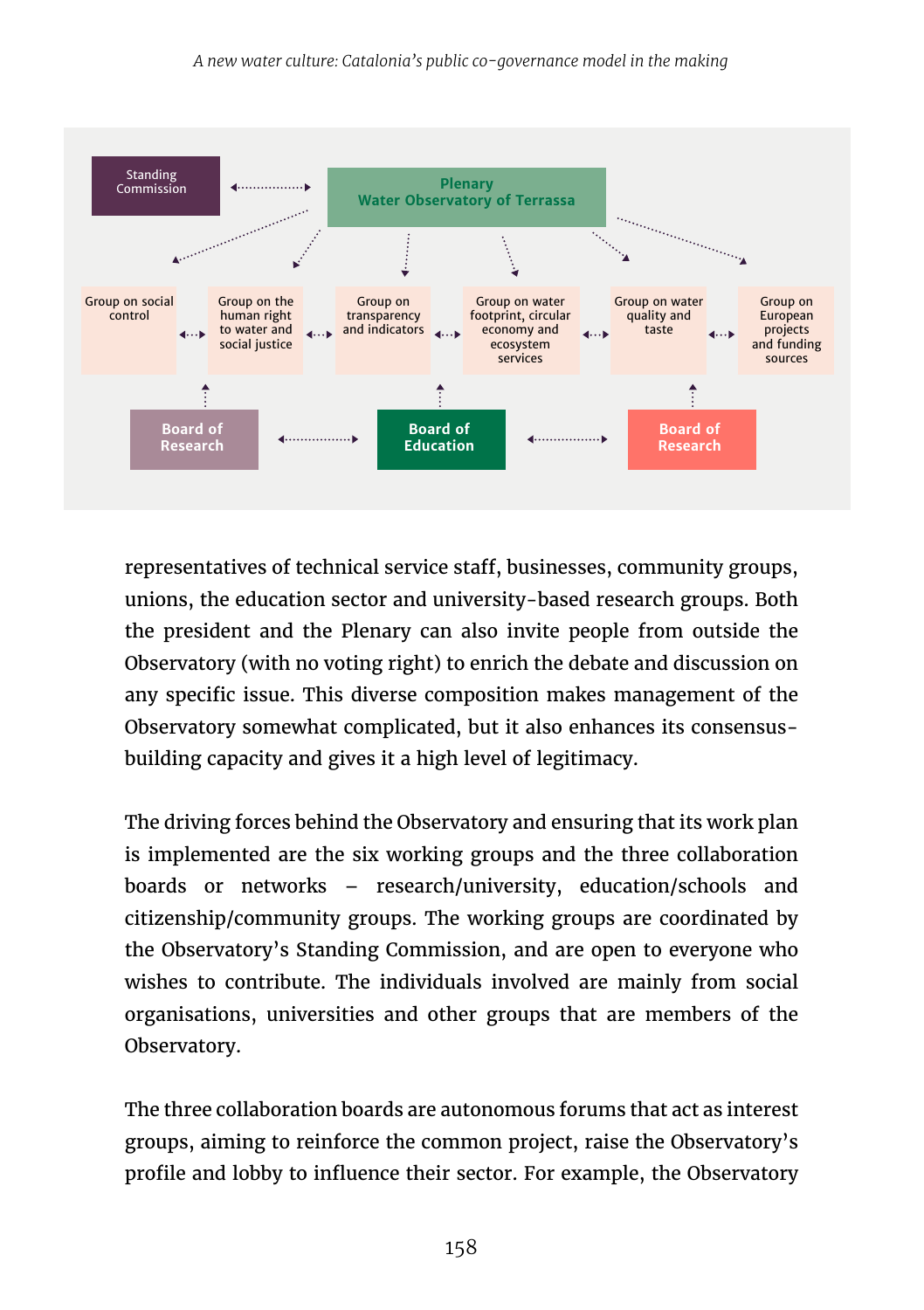has delegated to the board of Education the task of promoting the new water culture in the education system. The board of Research acts as a broker within the university setting and facilitates communication with teaching staff and students. The board of Citizenship does the same with community groups. All of these spaces are open to anyone who wishes to contribute.

The representatives and members of the governance structure are appointed for a four-year term. The president is elected by the Plenary, with an absolute majority of members (except the person representing the municipal government), and the position is voluntary. Consecutive terms are not allowed.

## Now that we have recovered ownership of water, what next?

Now the major task for Taula de l'Aigua, the social organisations, the political groups and city government is to consolidate the Observatory's process and project. This implies delivering on the agreed work plan and overcoming process-related barriers.

The work plan is structured around four main areas of action. The first is communication: this involves defining the image of the Observatory and developing the communication tools that will enable it to transmit information and knowledge successfully. The second area of work is to make the concept of social control<sup>6</sup> meaningful and develop objectives, a work plan and methodology; this also involves information management, transparency and indicators for monitoring. The third area is related to promoting a new water culture locally, through activities in schools. Finally, the fourth area involves conducting studies on key issues pertaining to the water cycle in the city, as they relate to the social, environmental and technical-economic dimensions relevant to the working groups.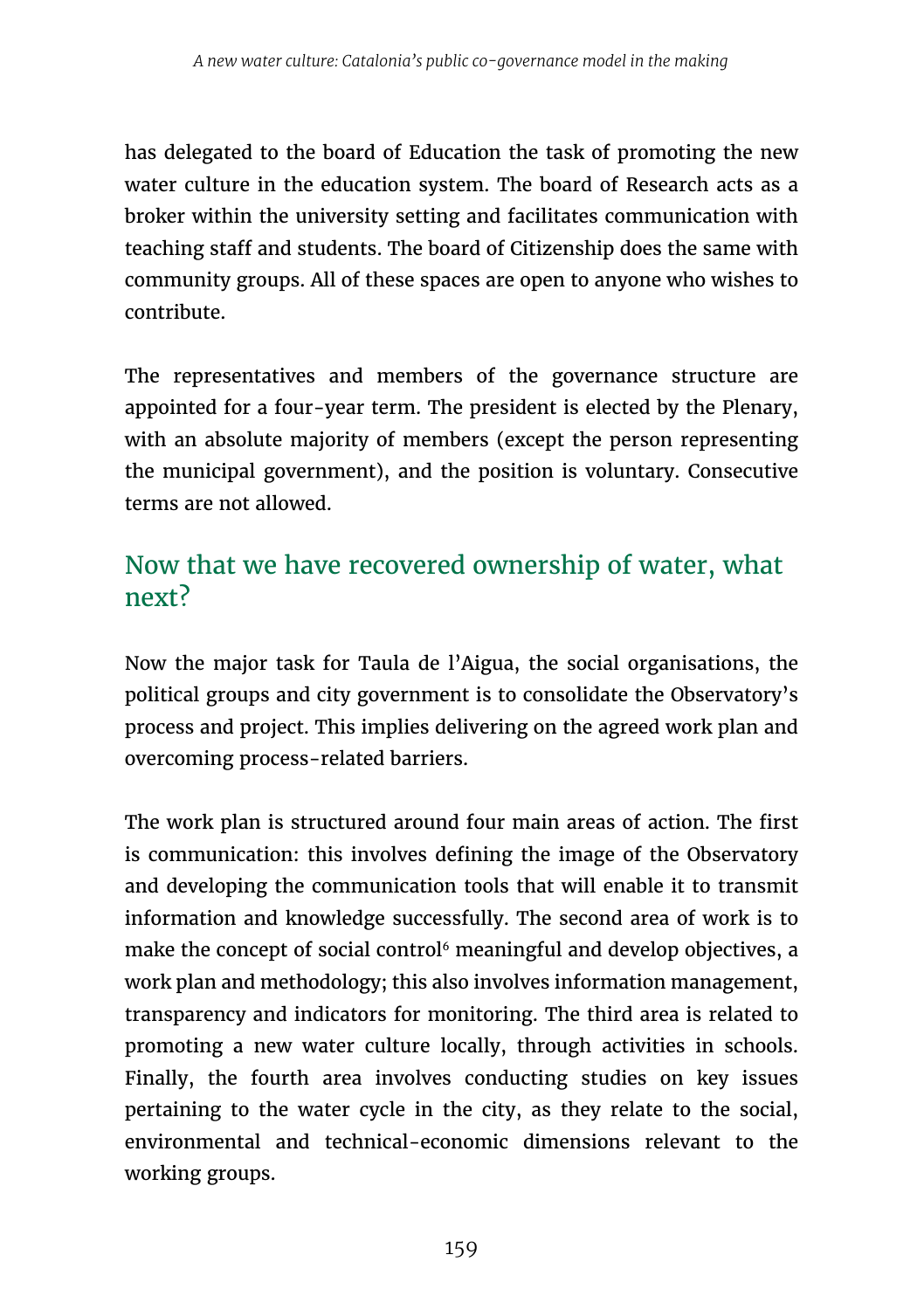Of the many and varied challenges that must be addressed, we present three salient ones. The first is the conflict between the autonomy of part of the management structure and the hierarchy of municipal government responsibilities. The second is to guarantee the co-production of public policy and collaborative governance in a public service. The third is the weakness linked to disagreements between social groups due to different ways of understanding social mandates.

With regard to the first challenge, in a study on the Observatory $^\tau$  the researcher Hug Lucchetti asks whether the Observatory as a com-munity management body fits within the municipal government's organisational structures. He concludes that it does not, for two reasons: an institutional culture receptive to this type of public oversight does not yet exist in local government; and the local government architecture and legislation that would facilitate it is not in place either. There is no doubt that the old forms of governance are not a suitable format for the shared development of public policy. For this reason, there is a need to move forward with proposals to make changes to the regulations regarding participation to include the approach of co-produced public policy and co-management of public services, as well as a need to develop new narratives that help to change the current political culture that is suspicious of innovations of this type. The difficulty of combining the desire for citizen oversight and the desire for an increasingly managerial style in public service is clear. Everything will depend on the political balance of power between City Council and the social movements, which need to defend the model. Although the new municipal government has reiterated its commitment to the project, many politicians and officials are still very reluctant to facilitate participation by the Observatory in the City Council's internal assessment processes and legislative proposals, and this aversion will need to be overcome.

In order to surmount these misgivings and such reluctance, it will be necessary to do things properly, work thoroughly, maintain a firm commit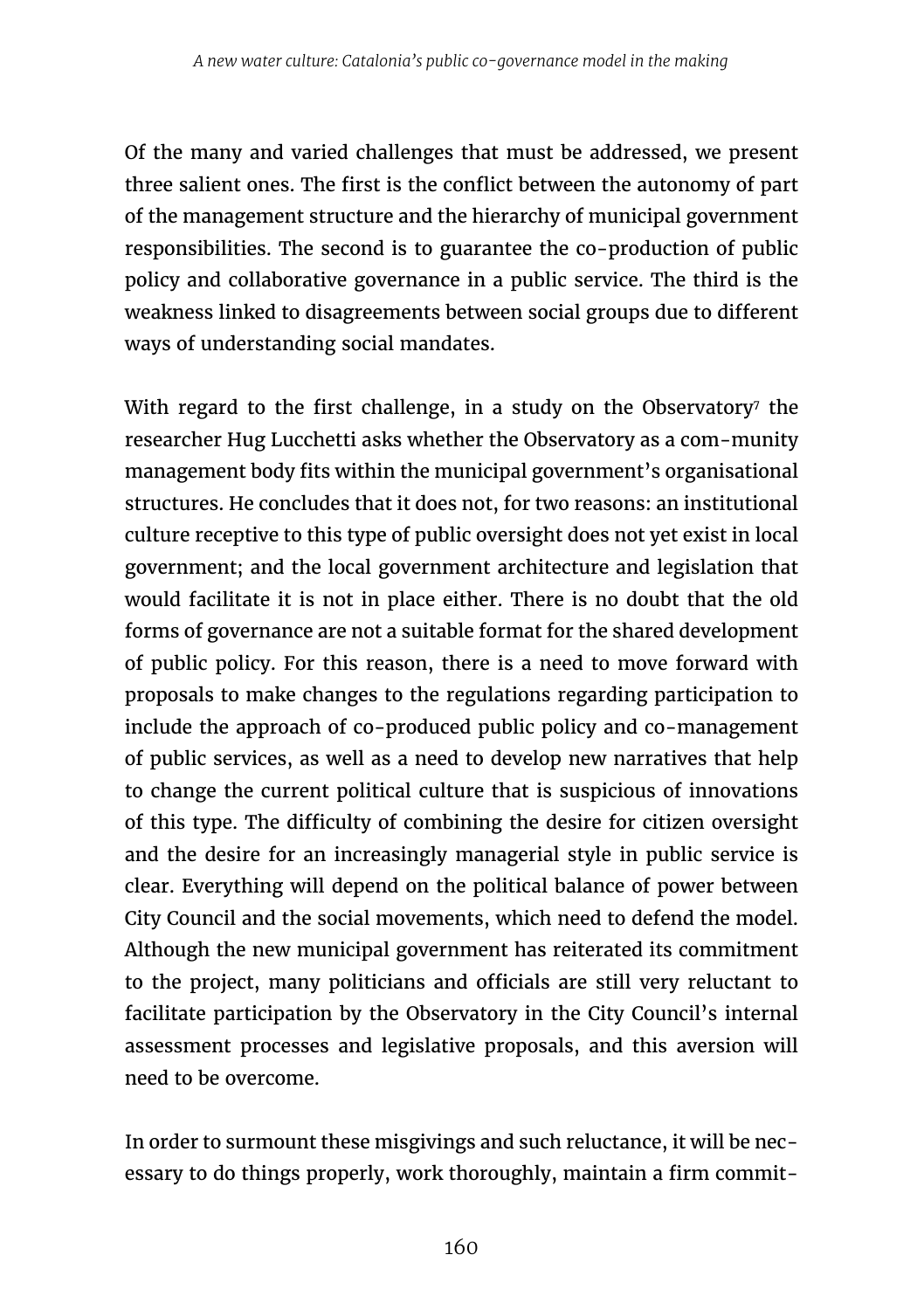ment to the project and its objectives, multiply and strengthen channels for dialogue and collaboration, reinforce the project's support networks and adopt an attitude of patience and persistence. Right now, the continuity of the Observatory depends on the strong conviction of its supporters and on the perception among the main actors that it represents a worthwhile political playing field. This demonstrates that it is difficult to make the transition to these participatory models without empowering citizens first.

With regards to the second challenge around the co-production of public policy and collaborative governance, when the City Council remunicipalised the service it declared that its objective was to 'take a step further and define a new phase and culture of citizen participation in the management of the city's common goods'.

The discussions and negotiations required to launch the Observatory were lengthy and intense. Such debates are essential to define the nature of the Observatory and its place within the City Council. It is a question of defining what we want this 'new phase and culture of citizen participation' to look like. It will need to be the result of an agreement and shared commitment. For example, how will the different actors – local government, public water operator Taigua, the Observatory and other relevant organisations at the municipal level – coordinate with each other? What are the roles and responsibilities of each actor? Does this coordination require specific spaces? How will information be managed? And, in general terms, how do we design the new policy on water?

Concerning the third challenge, which relates to the different ways of understanding social mandates among the social groups, it is worth emphasising that the Observatory is the result of the city's social and political actors placing their faith in collaboration and consensus-building for co-production of public policy and collaborative governance. This determination means devoting time and effort to discussion and forging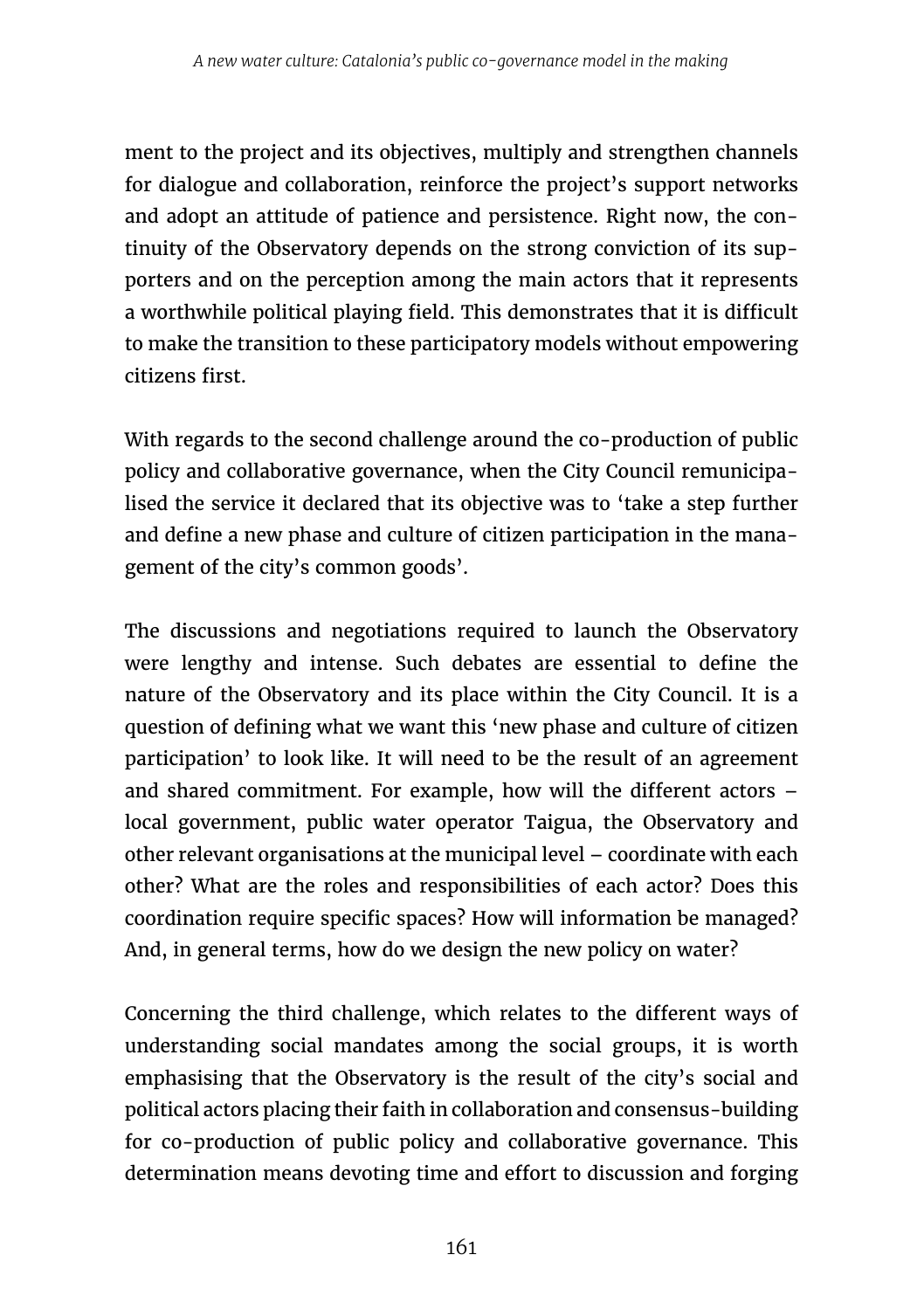agreements among actors with different points of view. But participating in local government also means working within a highly bureaucratic system, which implies a time commitment that may be exhausting for social groups.

Not every group is in favour of this strategy and some question whether it is the most effective one for promoting certain ideas. They ask who wins and who loses in these processes, how resources are distributed, how power relations are transformed, how decisions are taken, who benefits, and what degree of legitimacy the decisions have. Consensus is necessary to take public policies forward. But social gains are exercises in counter-power<sup>8</sup> and are born from dissent. This is why the civic-deliberative and consensus-building process represented by the Observatory is sometimes viewed unfavourably. Even if the Observatory has only been operating for a short time, there are already some tangible results, such as the development of a training proposal in the form of educational activities within schools and proposals for research work. In addition, the working groups are organising social reflection days, and work is being done to prepare assessment reports and proposals on how to define and implement the human right to water in the city, how citizen oversight of public services can be defined and put in practice, how to achieve transparency, what indicators should be used for the evaluation and monitoring of the service, what is the quality of the water we consume, what are the implications of different forms of water use (particularly on health), how can we act as responsible consumers, what is the water footprint of the city and its activities, and how can we make improvements from the circular economy perspective.

The Observatory is a very new process. It is a great achievement that came after six years of work by many of the city's social groups, but at the time of writing it had only been running for nine months. As such, it remains an experiment and it is only with time that it will be able to demonstrate its effectiveness.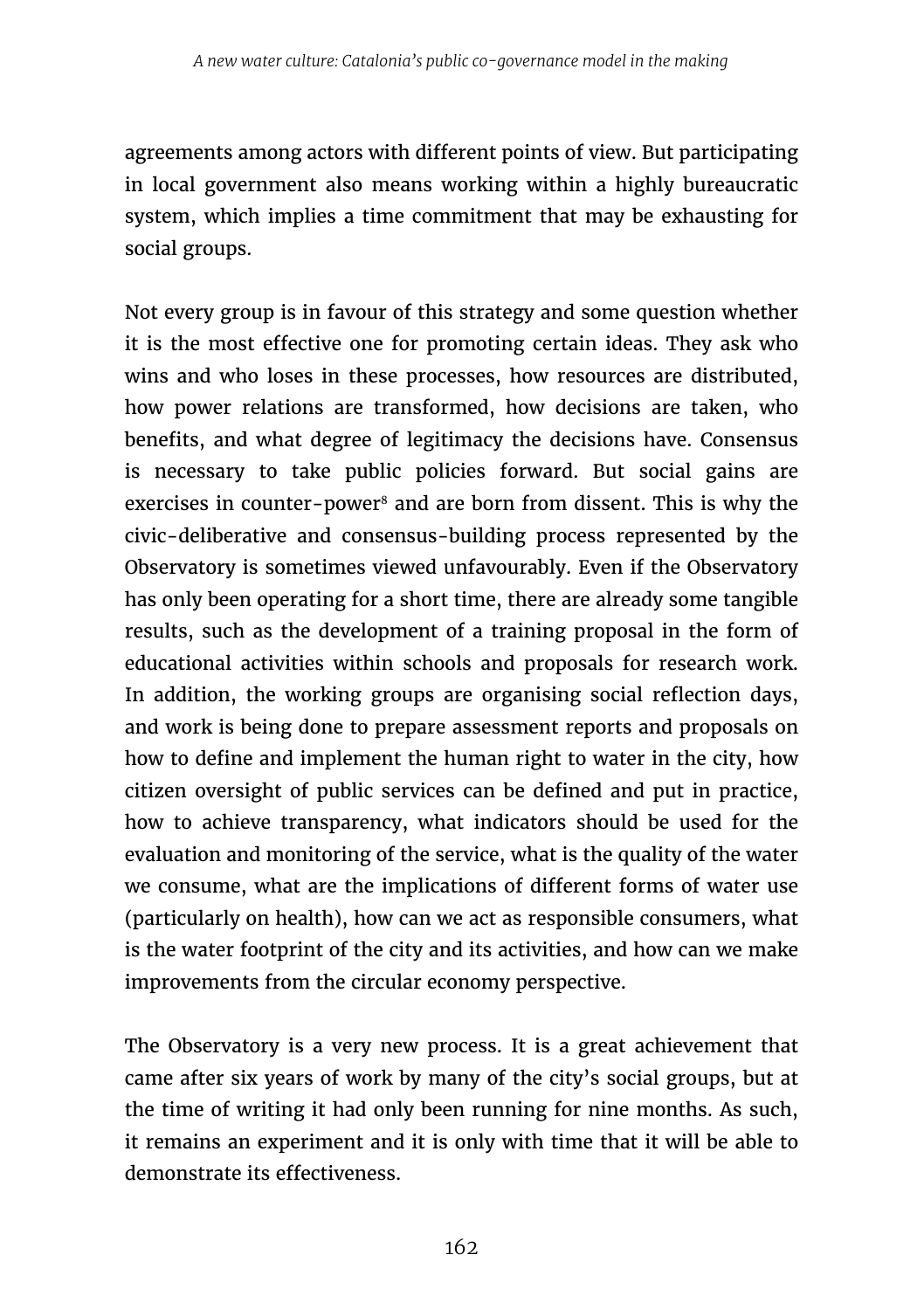*Box I*

#### **'Write water, read democracy'**

This is a slogan deeply rooted in the battle to recover the public management of water throughout the world. In Terrassa, it has been mentioned repeatedly and we have our own reading of its meaning. The European Union Framework Directive on Water introduced the notion of 'active public participation', which was then inserted in the legal framework that has developed since. But in Terrassa, the word 'participation' is no longer useful for understanding each other. It is used by political groups, governments and public administration in general, but we have come to realise that they use it to mean something completely different from what we, grassroots groups and citizen movements, mean by it. This is why we need to use new words and seek new definitions. So, instead, we talk about spaces for collaboration and consensus-building, collaborative networks, collaborative governance, co-production of public policy, social empowerment, citizen oversight, citizens sharing responsibility, governance for sustainability, a new political culture, a new social culture and a new water culture.

The inclusion of these new words in the city's political vocabulary is disconcerting to political groups and the government, but the old words no longer help us to solve problems. This is, without a doubt, the main social and political battle in the city.